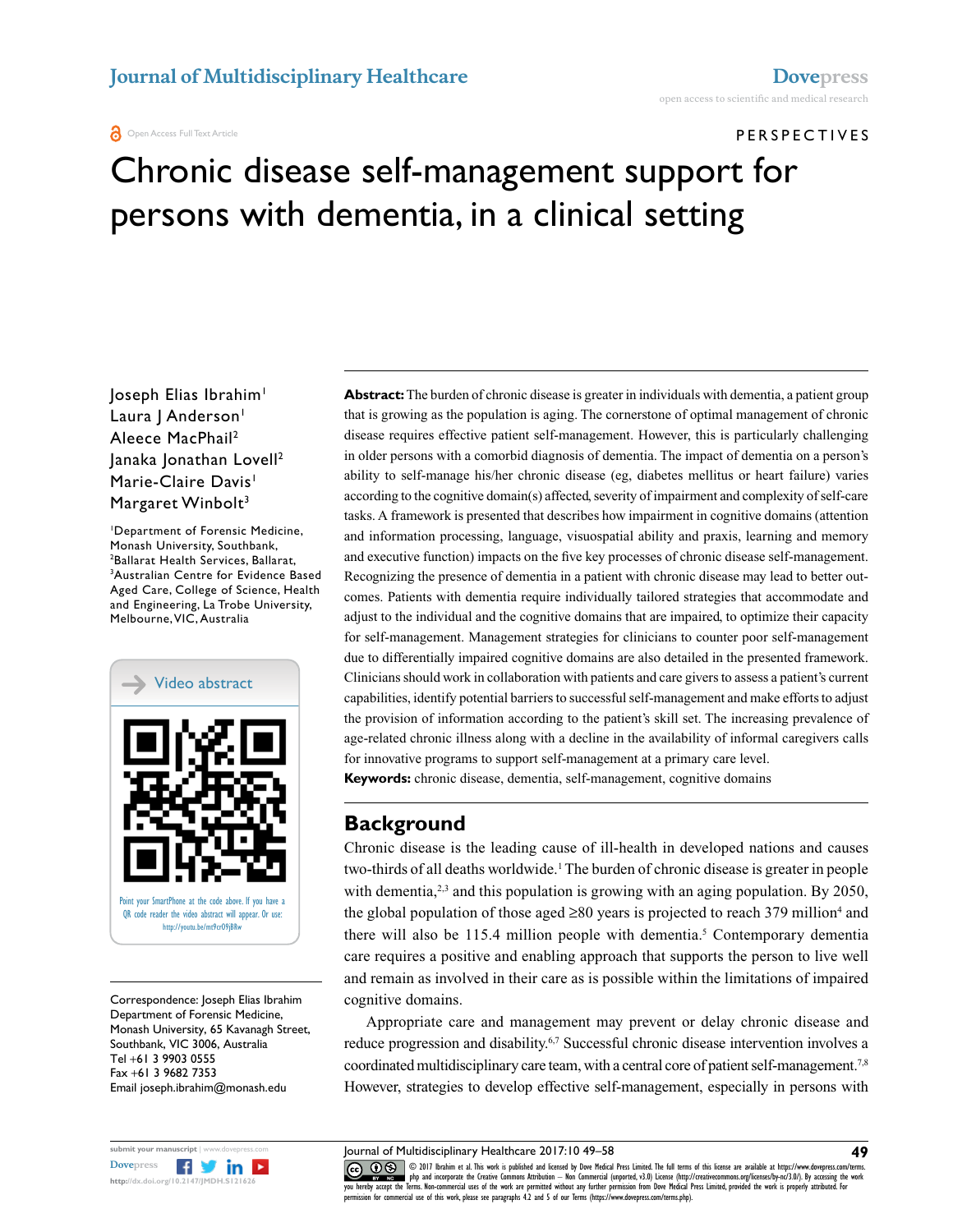dementia, appear to be lacking. There remain high rates of nonadherence to both medication and prescribed lifestyle change among patients with chronic diseases, with considerable associated economic and health burden as a result. $9-12$ 

Lorig and Holman<sup>13</sup> have characterized self-management into five core processes (Table 1) that each requires a complex set of physical, emotional and cognitive abilities.<sup>14,15</sup> Conceptualizations of self-management tend to be based on self-efficacy or social cognitive theory.<sup>12,13</sup> From a cognitive perspective, self-management involves a dynamic and continuous process of self-regulation and adaptation to feedback.

Therefore, decrements in cognitive functioning, level of insight into own abilities, previous coping mechanisms and the social context impede an individual's ability to successfully self-manage chronic disease unless treatment and support approaches are adapted accordingly.16 However, the current health care system relies on the assumption that older populations have well-developed skills required for selfmanagement of chronic disease. A person's ability to selfmanage is also prone to be overestimated as dementia often goes undiagnosed (Table 2) until significant deterioration has developed.17 Clinicians must acknowledge that in addition to the relationship between cognition and self-management, this ability is also modulated by a range of complex, dynamic and interlinked factors, including age, race, socioeconomic status, participation in self-management education programs, education level, doctor–patient interaction, disease knowledge, disease severity, experience with disease, social support and psychosocial well-being.<sup>18-20</sup>

Multiple models that describe the cognitive domains required for general day-to-day adaptive functioning exist.<sup>12</sup> Commonly described domains include attentional functions, speed of information processing, visuospatial and constructional skills, new learning and memory, receptive and expressive language, praxis, abstract reasoning and executive functions (which include self-monitoring, problem identification, planning, judgment, insight and response regulation).<sup>21</sup> The impact of dementia on a patient's ability to self-manage will vary according to the cognitive domain(s) affected, severity of the impairment and complexity of the self-care tasks.

A better understanding of how different forms of cognitive impairment may impact on the key skills of selfmanagement will better enable clinicians' identification and response to the causes of treatment non-adherence.

#### **Aim**

**50**

We describe the challenges that older patients with a comorbid dementia syndrome and clinicians may face in chronic disease management and the potential interventions aimed at improving self-management. A framework is presented for the purpose of identifying the impact of specific cognitive domains on self-management processes as well as the measures clinicians may take to address these and hence improve management of these persons.

## **Describing the effect of dementia syndromes on the domains of chronic disease self-management**

Lorig and Holman<sup>13</sup> described the five key processes of disease self-management as problem identification and solution generation, decision-making, utilizing appropriate resources, working with clinicians and "taking action". Impairment of specific cognitive domains may impact each process differently (Table 1). For instance, mild cognitive impairment and Alzheimer's disease predominantly impact learning and memory, frontotemporal dementia impacts language and executive function, while vascular dementia impacts domains of attention, information processing as well as visuospatial ability and praxis.22 Dementia syndromes also vary in their profile of impairment across cognitive domains; thus, clinicians must be able to acknowledge that patients require individually tailored strategies to optimize their capacity for self-management (Table 1).

## Process 1: identifying problems and generating realistic solutions

Process 1 is identifying problems and generating realistic solutions. This is a cognitively demanding process and likely to be overwhelming for an individual with declining cognitive capabilities. Patients with poor executive functions may be confused or overly agitated and combative as it is difficult for them to shift their thinking or consider alternate options presented to them. Conversely, these patients may appear passive and submissive to all recommendations that a clinician suggests, as they are unable to generate ideas or solve problems independently (Table 1).<sup>23,24</sup> Patients with mild-to-moderate dementia may have some awareness of their declining health and/or cognitive functioning, but they may be reluctant to acknowledge this for fear that it will result in a loss of their independence. This scenario makes it difficult for the clinician to be certain that patients have a sound understanding of their condition and its implications.25 Many forms of dementia are characterized by "rapid forgetting", which means that even patients who have attended to important information during a visit are likely to have forgotten it by the time they return home (Table 1).<sup>26,27</sup>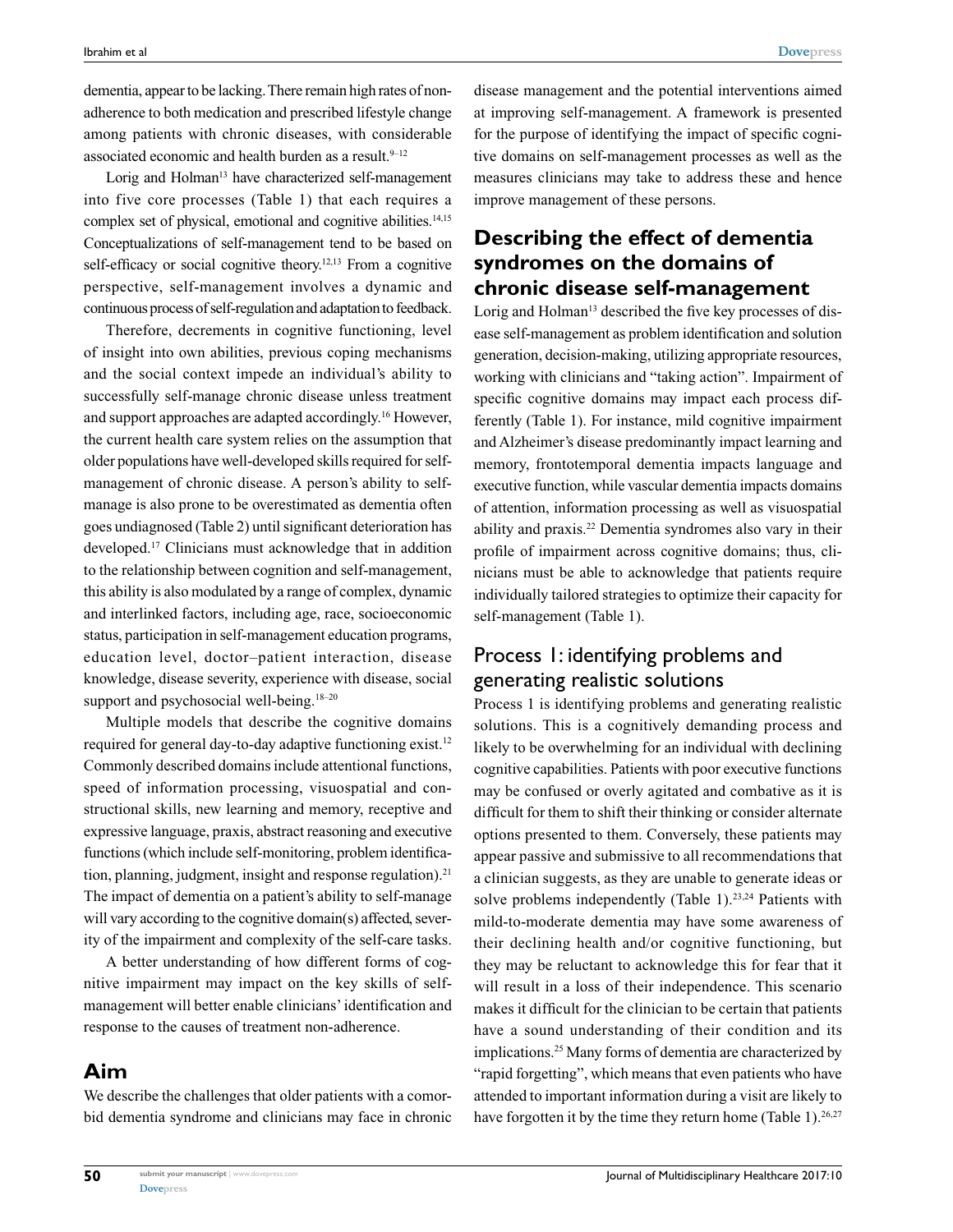| Tasks and            | Cognitive domain                                                                     | Impact of impairment, possible presentations                         | Suggested strategies                                               |
|----------------------|--------------------------------------------------------------------------------------|----------------------------------------------------------------------|--------------------------------------------------------------------|
| subtasks of          |                                                                                      |                                                                      |                                                                    |
| self-management      |                                                                                      |                                                                      |                                                                    |
|                      | . Problem solving: identifying problems and generating solutions <sup>13</sup>       |                                                                      |                                                                    |
| Patient acquires     | Attention and information processing: requires                                       | Patient may talk over the top of the clinician or ask                | Asking a patient at the end of a session to summarize the          |
| information          | adequate orientation and alertness, capacity                                         | repetitive questions. <sup>26</sup> Patients may "shut down"         | key points of information that were discussed will give an         |
|                      | to sustain attention and adequate processing                                         | and become disengaged from the conversation,                         | indication of understanding and assist the patient to further      |
|                      | speed (to "keep up" with presentation of info).                                      | with passive agreement, minimal responses or a                       | encode and rehearse important information. Encouraging             |
|                      | Reduced processing speed is a common aspect                                          | ack of asking meaningful questions. <sup>24</sup> At follow-up       | carers or family members to attend appointments may be             |
|                      | aging. However, if the rate of decline significantly                                 | appointments, the patient may recognize information                  | appropriate. Separating information into manageable chunks         |
|                      | exceeds normal rates of aging, the patient may                                       | previously presented but will not be able to freely                  | and checking understanding at each step. Written notes or          |
|                      | struggle to process verbal information and                                           | recall it on their own. <sup>24,26</sup> Rapid forgetting: important | reminders of important information. Such notes should be           |
|                      | will become overwhelmed, making it difficult                                         | information attended to during visit likely to be                    | composed in such a way that does not require the patient to        |
|                      | to attend to new information. <sup>21</sup> New learning                             | forgotten in a short period of time. <sup>24,26</sup>                | rely on recall of previously conveyed information in order to      |
|                      | in new<br>and memory: requires the ability to retai                                  |                                                                      | understand or act upon them.                                       |
|                      | information. <sup>21</sup>                                                           |                                                                      |                                                                    |
|                      |                                                                                      |                                                                      | Use of tables and flowcharts as memory aids                        |
| Patient understands  | $18^{21}$<br>Executive functions and abstract reasonin                               | Patient may be unable to acknowledge the extent                      | Explanation of disease process in very simple terms and provide    |
| significance of      |                                                                                      | of their health issues. They may disregard the                       | concrete evidence of the patient's pathology (eg, imaging          |
| information          |                                                                                      | implications of ill-health. They may be dismissive of                | results). Provide clear examples how the disease will impact       |
|                      |                                                                                      | proposed solutions. <sup>25</sup>                                    | ability to enjoy personally meaningful activities (eg, "unless we  |
|                      |                                                                                      |                                                                      | get this under control, it will mean that you will have to stop    |
|                      |                                                                                      |                                                                      | driving. That will make it hard to keep playing bowls and visiting |
|                      |                                                                                      |                                                                      | your grandchildren").                                              |
| Patient generates    | Fluency and flexibility of thinking (sub-domain of                                   | Patient unable to generate simple solutions to disease               | Teach the patient a limited variety of response options before     |
| solutions            | executive functions): requires the ability to think                                  | management problems (eg, patient fails to visit a GP                 | the need arises. These options will provide a baseline to refer    |
|                      | of solutions to novel or unforeseen problems as                                      | or specialist for important review because person                    | to when they are in a situation where a response is required       |
|                      | they arise. <sup>21</sup>                                                            | they usually obtain lift from is not available. They are             | spontaneously.                                                     |
|                      |                                                                                      | unable to generate the idea of using a taxi or calling               |                                                                    |
|                      |                                                                                      | somebody for assistance). <sup>23</sup>                              |                                                                    |
|                      | 2. Decision-making: acting in response to changes in disease condition <sup>13</sup> |                                                                      |                                                                    |
| Choosing the         | Executive functions: requires the ability to think                                   | Patients may respond concretely (eg, repeatedly                      | Regular monitoring and reassurance to increase patients            |
| appropriate solution | abstractly, predict consequences and formulate                                       | presenting to hospital for non-life-threatening                      | and family's confidence that problems can be self-managed          |
| among possible       | plans. Requires the ability to self-monitor and to                                   | changes in condition) if they are unable to plan and                 | successfully. Access to home-based supports such as District       |
| solutions generated  | behavior<br>shift from previously learned patterns of                                | predict (eg, to self-titrate their medication or to                  | Nursing, home help and regular GP contact.                         |
|                      | in the face of novel problems. <sup>21</sup>                                         | escalate problems to their GP). <sup>23,28</sup>                     |                                                                    |

Table 1 Effect of cognitive impairment due to dementia on chronic disease self-management<sup>a</sup> **Table 1** Effect of cognitive impairment due to dementia on chronic disease self-managementa

**Dovepress** 

(*Continued*)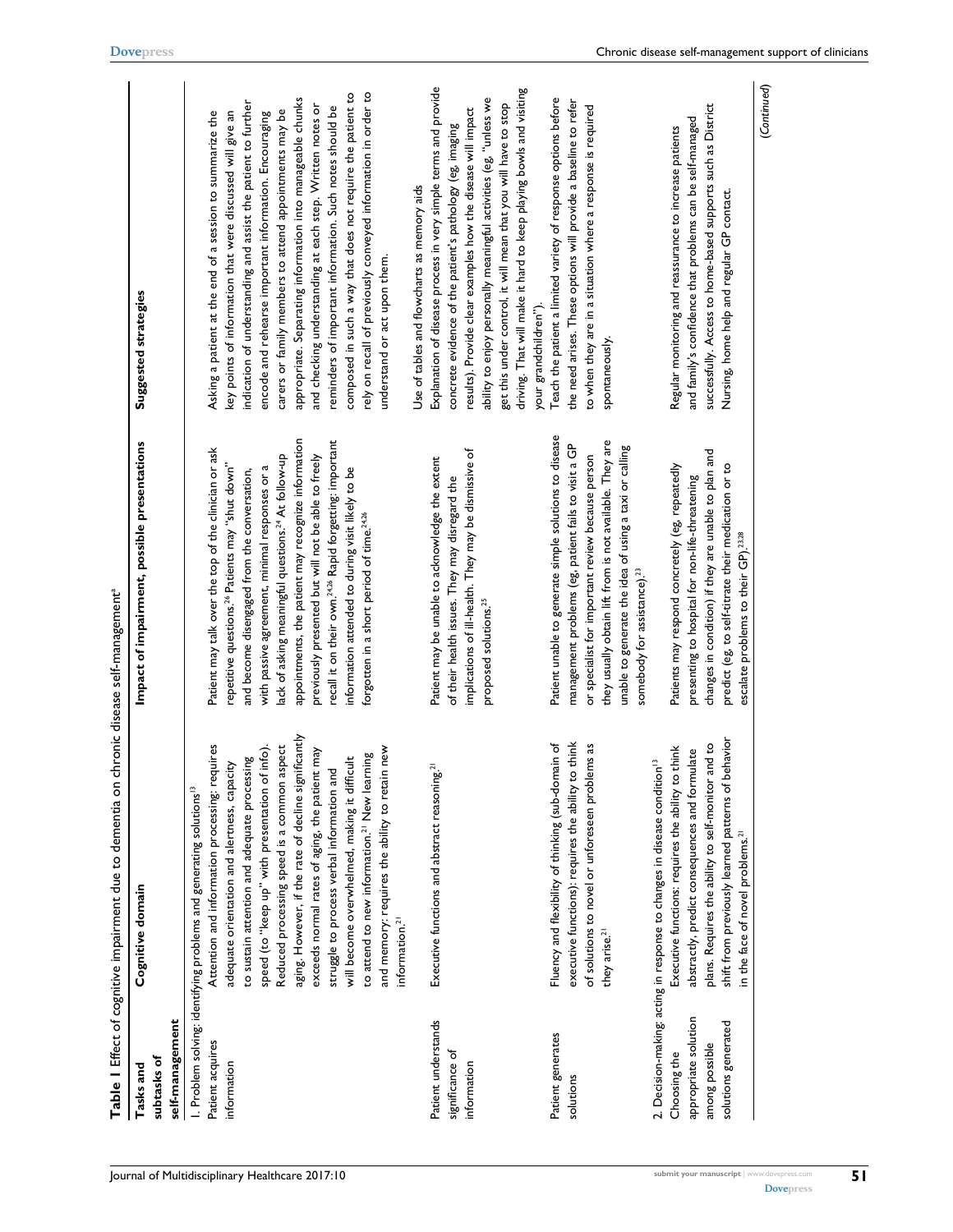| ${\sf Table~1}$ (Continued)                                                                         |                                                                                                                                                                                                                                                                                                                                                                                                                          |                                                                                                                                                                                                                                                                                                                                                                                                                                                                                                                   |                                                                                                                                                                                                                                                                                                                                                                                                                                                                                         |
|-----------------------------------------------------------------------------------------------------|--------------------------------------------------------------------------------------------------------------------------------------------------------------------------------------------------------------------------------------------------------------------------------------------------------------------------------------------------------------------------------------------------------------------------|-------------------------------------------------------------------------------------------------------------------------------------------------------------------------------------------------------------------------------------------------------------------------------------------------------------------------------------------------------------------------------------------------------------------------------------------------------------------------------------------------------------------|-----------------------------------------------------------------------------------------------------------------------------------------------------------------------------------------------------------------------------------------------------------------------------------------------------------------------------------------------------------------------------------------------------------------------------------------------------------------------------------------|
| self-management<br>subtasks of<br>Tasks and                                                         | Cognitive domain                                                                                                                                                                                                                                                                                                                                                                                                         | Impact of impairment, possible presentations                                                                                                                                                                                                                                                                                                                                                                                                                                                                      | Suggested strategies                                                                                                                                                                                                                                                                                                                                                                                                                                                                    |
|                                                                                                     | understand information about their condition and<br>Memory: patients must be able to remember and<br>treatment options in order to make informed<br>decisions. <sup>21</sup>                                                                                                                                                                                                                                             | but due to their poor retention of why and how they<br>are implementing changes will find it difficult to guide<br>Patients with impaired recall may be agreeable to any<br>suggestion made to them and may appear motivated,<br>their own management. <sup>24</sup>                                                                                                                                                                                                                                              | practice in response to changed condition. Regular monitoring<br>patients to monitor and proactively monitor their own health<br>or scheduled appointments may also be helpful in supporting<br>Individually tailored flowcharts, decision trees or checklists<br>may help to prompt patients to put known solutions into<br>over time.                                                                                                                                                 |
| 3. Finding and utilizing appropriate resources <sup>13</sup><br>Use medical devices                 | elements of equipment and construct or modify<br>able to coordinate complex motor movements.<br>έś<br>Praxis, visuospatial and constructional abiliti<br>requires high-level motor control and to be<br>Requires ability to process the visuospatial<br>devices to enable use. <sup>21</sup>                                                                                                                             | disease, glucometers for diabetes mellitus monitoring,<br>health information, setting up and using equipment<br>or monitoring devices (eg, inhalers for pulmonary<br>such as comprehension of written instructions/<br>regimen that is dependent upon practical skills,<br>Failure to adhere to medication and lifestyle<br>use of CPAP for severe sleep apnea). <sup>30</sup>                                                                                                                                    | Direct observation of patient's use of equipment. Use of tailored<br>equipment. Allied health input from physiotherapy, occupational<br>therapy, speech pathology, diabetes educators, etc.                                                                                                                                                                                                                                                                                             |
| Attends clinical<br>appointments                                                                    | opriate<br>out plan without being waylaid by competing<br>goals or demands. <sup>21</sup> Visuospatial ability: requires<br>functions): requires the ability to plan and carry<br>instructions and health information for appr<br>Planning and response regulation (executive<br>Requires ability to comprehend written<br>adequate topographical orientation. <sup>21</sup><br>use of devices (language). <sup>21</sup> | consistently scheduled for the same time or if there<br>are multiple appointments scheduled with different,<br>to appointments, particularly in hospital outpatient<br>in different locations. <sup>29</sup> Unable to access transport<br>or find their way to an emergency department or<br>clinics where they may have other appointments<br>but similar service providers. <sup>34</sup> Gets lost on way<br>attend appointments, particularly if they are not<br>Appears overwhelmed and anxious or fails to | Establish routine that does not vary. Provision of escort. Where<br>Provision of call back or reminder notices or similar prompts.<br>possible provide home visits.                                                                                                                                                                                                                                                                                                                     |
| to guide health care<br>Negotiates shared<br>goals of care with<br>clinicians in order<br>decisions | 4. Working with health care professionals to make decisions about treatment <sup>13</sup><br>Executive functions: requires insight, judgment and<br>abstract reasoning. <sup>21</sup>                                                                                                                                                                                                                                    | goals of care and appear "stubborn" due to lack of<br>May be unable to agree upon mutually acceptable<br>insight build. <sup>25</sup><br>$\mathsf{clinc}^{\mathsf{25}}$                                                                                                                                                                                                                                                                                                                                           | unwillingness to take on new goals (ie, whether past habits serve<br>a protective psychological purpose). Illustrated how health care<br>goals may serve the patient's personally valued goals/priorities<br>understand. Efforts should be made to identify the reason for<br>present a small selection of management options at a health<br>Rapport building to develop a patient's trust. Clinician may<br>literacy level (brief, plain language) that the patient may<br>نه<br>alife |

Table I (Continued)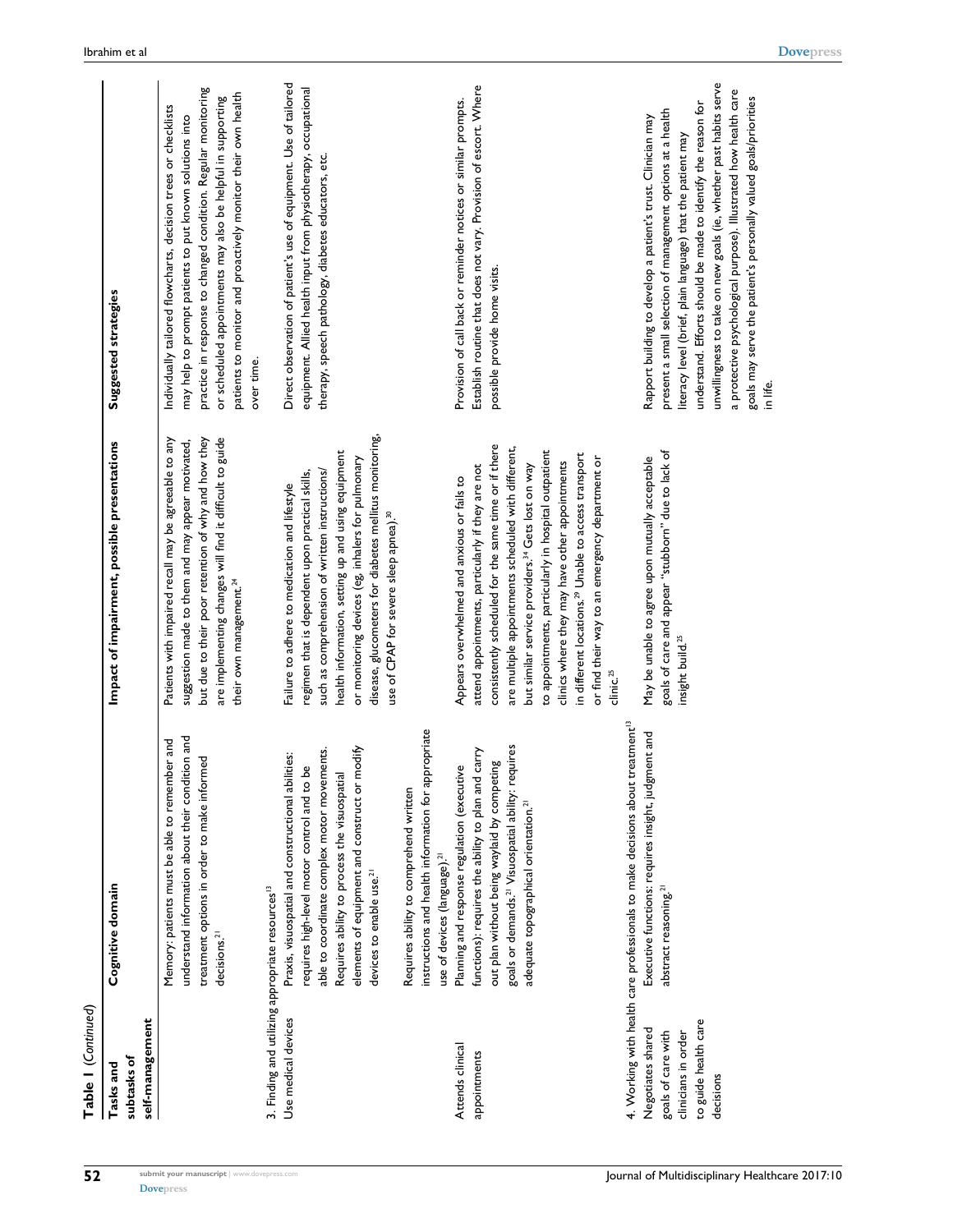| Communicates                   | Expressive and receptive language. <sup>21</sup>                                                                                                                     | Deterioration in language skills, often characterized           | Careful clarification of symptoms, which may require the use of      |
|--------------------------------|----------------------------------------------------------------------------------------------------------------------------------------------------------------------|-----------------------------------------------------------------|----------------------------------------------------------------------|
| with services                  |                                                                                                                                                                      | by word-finding difficulties, makes it difficult for            | closed questions.                                                    |
| and negotiates                 |                                                                                                                                                                      | these patients to accurately express the nature                 | Collateral history from family members and carers may help           |
| interpersonal                  |                                                                                                                                                                      | of changes in their symptoms to clinicians. They                | identify concerns.                                                   |
| relationships                  |                                                                                                                                                                      | may be unable to describe symptoms clearly or                   |                                                                      |
|                                |                                                                                                                                                                      | appear to delay seeking appropriate help. <sup>31</sup> If      |                                                                      |
|                                |                                                                                                                                                                      | comprehension and expressive language skills are                |                                                                      |
|                                |                                                                                                                                                                      | limited, patients may become argumentative and                  |                                                                      |
|                                |                                                                                                                                                                      | combative, particularly if they are frustrated with the         |                                                                      |
|                                |                                                                                                                                                                      | management of their symptoms or feel they are not               |                                                                      |
|                                |                                                                                                                                                                      | being understood. <sup>31</sup>                                 |                                                                      |
| Psychological and              | Requires intact response regulation                                                                                                                                  | Patients can often appear overwhelmed and anxious               | Encourage patients to attend clinic with a supportive family         |
| emotional adjustment           | (including emotional control) in order to behave                                                                                                                     | even by seemingly small changes in their health or              | member or friend. Clinicians can undertake basic training to         |
|                                | appropriately in social situations. <sup>21</sup>                                                                                                                    | care regime. Patients may also become increasingly              | respond to patients who are aggressive or emotionally labile.        |
|                                |                                                                                                                                                                      | combative with care providers as an expression of               | Written behavior support plans may be useful for patients who        |
|                                |                                                                                                                                                                      | feelings of helplessness in the context of worsening            | are known to be persistently aggressive.                             |
|                                |                                                                                                                                                                      | symptoms. <sup>26</sup> Helplessness and frustration frequently |                                                                      |
|                                |                                                                                                                                                                      | escalate to verbal and physical aggression in                   |                                                                      |
|                                |                                                                                                                                                                      | individuals with impaired executive functions. <sup>43</sup>    |                                                                      |
| 5. Taking action <sup>13</sup> |                                                                                                                                                                      |                                                                 |                                                                      |
| Adheres to                     | Planning and response regulation (executive                                                                                                                          | Patients with impaired executive functions may be               | Without further investigation may initially appear as non-           |
| monitoring,                    | functions): requires the ability to plan and organize                                                                                                                | impulsive or unable to override ingrained habits                | compliance or a nonchalant approach to medication                    |
| medication and                 | ior in<br>daily activities and then regulate their behav                                                                                                             | in order to maintain agreed patterns of behavior                | management. Implement behavior change to circumvent                  |
| lifestyle change               | order to execute their plan. <sup>21</sup>                                                                                                                           | changes. <sup>33</sup> Failure to adhere to and monitor         | entrenched behavior patterns. If repeated consistently, new          |
|                                |                                                                                                                                                                      | prescribed management may result in fluctuations in             | routines may develop into habits that require less conscious         |
|                                |                                                                                                                                                                      | health and increasing reliance upon clinical and care           | thought. May need to involve family members or carers.               |
|                                |                                                                                                                                                                      | staff to monitor treatment regimen. <sup>34,44</sup>            |                                                                      |
|                                | Memory: must be able to recall planned activities                                                                                                                    | Missed medication doses, appointments or                        | Provision of prompts or cues in the home (eg, wall                   |
|                                | and health care tasks (medication regimes,                                                                                                                           | investigations. <sup>34</sup>                                   | calendar listing appointments; dose administration aids              |
|                                | appointments, etc). <sup>21</sup>                                                                                                                                    |                                                                 | [Blister packs]). Additional supports from community                 |
|                                |                                                                                                                                                                      |                                                                 | nursing. Use of electronic diaries with automatic reminders          |
|                                |                                                                                                                                                                      |                                                                 | (eg, phone, tablet).                                                 |
|                                | Motivation: must remain motivated to adhere to                                                                                                                       | Patients with low mood may present as unmotivated               | Alertness to and screening for symptoms of depression in the         |
|                                | $i$ ent. <sup>21</sup><br>regimes that may be complex and inconveni                                                                                                  | as well as having slowed cognition that may mimic               | elderly population, particularly those with early cognitive decline, |
|                                |                                                                                                                                                                      | dementia symptoms. <sup>32</sup>                                | is important, followed by appropriate treatment.                     |
|                                | Abbreviations: CPAP, continuous positive airway pressure; GP, general practitioner.<br>Note: "Self-management skills as described by Lorig and Holman. <sup>13</sup> |                                                                 |                                                                      |
|                                |                                                                                                                                                                      |                                                                 |                                                                      |

**Dovepress**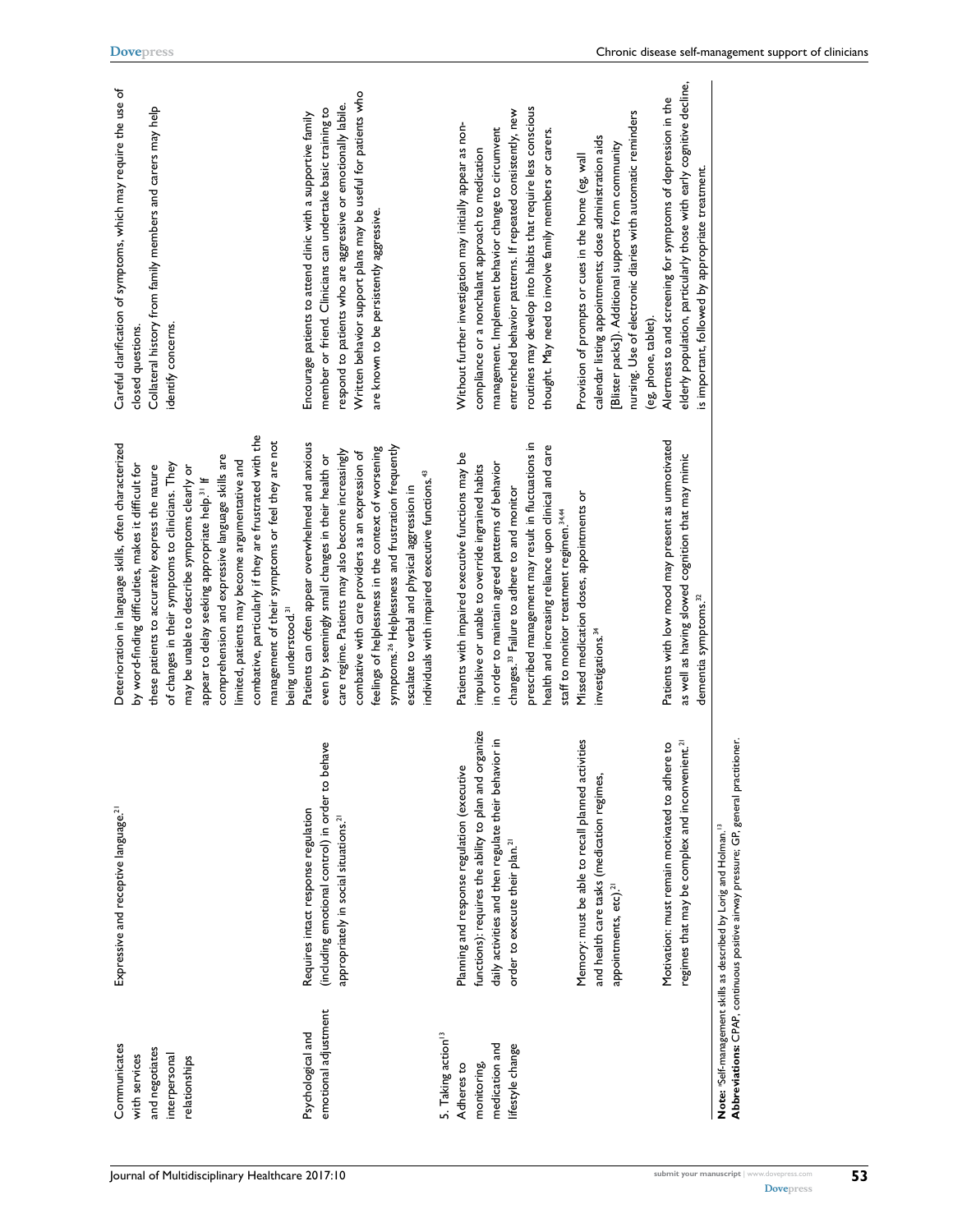#### **Table 2** Reasons for under-recognition of dementia and chronic disease

| Reason                                                                   | Issues related to under-recognition                                                                                                                                                                                                                                                                                                                                                                                                                                                                                                                                                |
|--------------------------------------------------------------------------|------------------------------------------------------------------------------------------------------------------------------------------------------------------------------------------------------------------------------------------------------------------------------------------------------------------------------------------------------------------------------------------------------------------------------------------------------------------------------------------------------------------------------------------------------------------------------------|
| Health system is under-prepared for<br>a relatively new area of medicine | Rapid surge in prevalence of dementia in recent decades. <sup>5</sup> Dementia only recognized by the Australian<br>government as a National Health Priority Initiative (Australian Institute of Health and Welfare) in 2005. <sup>45</sup><br>Chronic disease management and self-management models are a relatively new field. <sup>23</sup>                                                                                                                                                                                                                                     |
| Subtle onset of disease                                                  | Subtle difficulties in the performance of everyday activities are common in individuals with mild cognitive<br>impairment 2 years before a diagnosis of dementia. <sup>46</sup>                                                                                                                                                                                                                                                                                                                                                                                                    |
| Health professionals lack skills to<br>recognize dementia                | Often physicians may not recognize subtle cognitive deficits during routine office visits. Increased<br>awareness is needed in the health care sector. <sup>17</sup> Rate and functional impact of cognitive decline differ<br>across patients. Therefore, establishing what is normal age-related decline as opposed to severe decline<br>for a patient might be difficult. <sup>47</sup> Patients/carers may not recognize early symptoms of cognitive decline as<br>a pertinent health issue and/or may choose not to report these to their general practitioner. <sup>39</sup> |
| Limited awareness of issue by health<br>professionals                    | Increasing sub-specialization leads to clinicians focusing on single organs or systems, leading to reduced<br>awareness of the patient's overall functioning, including signs of cognitive impairment. <sup>17,39</sup> Health<br>professional awareness of dementia may be limited. <sup>17,39</sup>                                                                                                                                                                                                                                                                              |
| Fear and social stigma of disease                                        | Ongoing social stigma of dementia is also present among clinicians. <sup>17,39</sup> Patients may be fearful of a loss<br>of independence, which may hinder patient willingness to disclose symptoms/abilities to the general<br>practitioner. <sup>39</sup>                                                                                                                                                                                                                                                                                                                       |
| Assumptions about dementia                                               | Belief that dementia will present as severe and obvious impairment. <sup>5</sup> Belief that the need to manage<br>chronic disease is not relevant in persons with dementia as the perception of the overall prognosis<br>is poor. Attitude that the relative absence of therapy for dementia is justification for not making a<br>diagnosis. <sup>47</sup> Belief that the carer is able to manage all health-related issues.                                                                                                                                                     |
| Social isolation                                                         | Patients without family or carers can hinder diagnosis as some screening tools (eg, functional assessments)<br>rely on caregiver observation and report. <sup>48</sup> The patient with dementia may lack insight and be too<br>cognitively impaired to provide an accurate history or attend a medical appointment independently. <sup>39</sup>                                                                                                                                                                                                                                   |

 An example of a skill required for this process is an understanding of the significance of important information. If individuals with dementia or cognitive impairment have deficits in the domain of executive function, they may not be able to acknowledge conceptually the extent of their health issues. Additionally, they may be dismissive of proposed solutions as it is difficult to comprehend alternate options to what their current course of management may be.21,25 Clinicians may circumvent these short comings by explaining the disease in simple terms and providing solid evidence of the patients' pathology (eg, imaging results) as well as discussing how the disease will impact their ability to enjoy meaningful activities (Table 1).

## Process 2: decision-making – acting in response to changes in disease condition

Process 2 of self-management of chronic diseases requires decision-making by the patients on a daily basis to respond to changes in their condition and the environment. This requires the ability to think abstractly, conceptualize plans and predict consequences. It also requires patients to have intact learning and memory systems in order to use frameworks that aid decision-making (Table 1).

Patients with impaired memory or executive functions may frequently present to the emergency department when

they notice subtle, non-life-threatening changes in their health.23,28 This pattern of behavior indicates that the patients are able to monitor their health and effectively identify changes but lacks the capacity to 1) retain the information provided to them by treating staff about how to best respond to such changes in the future and/or 2) generate different ideas about how to act accordingly.<sup>24</sup> An example of an ability required to carry out this process is to choose appropriate solutions among a variety of solutions generated by the individual (if they are able to generate solutions in the first instance [Table 1, subtask {Process 1}]) according to changes in their condition/environment. Patients who have impairments in memory may not be able to remember or understand information about their condition and, hence, may not be able to make efficacious and informed decisions to choose the appropriate solution that addresses their situation.<sup>21</sup> Although these persons may be agreeable to clinician suggestions and may appear motivated, due to poor information retention, they will find it difficult to guide their own management when required.<sup>24</sup> They may benefit from management strategies including tailored flowcharts, decision trees or checklists to prompt implementation of known solutions, in response to a changed condition. Regular monitoring or scheduled appointments may be helpful in supporting these patients to monitor and proactively monitor their health over time (Table 1).

**54**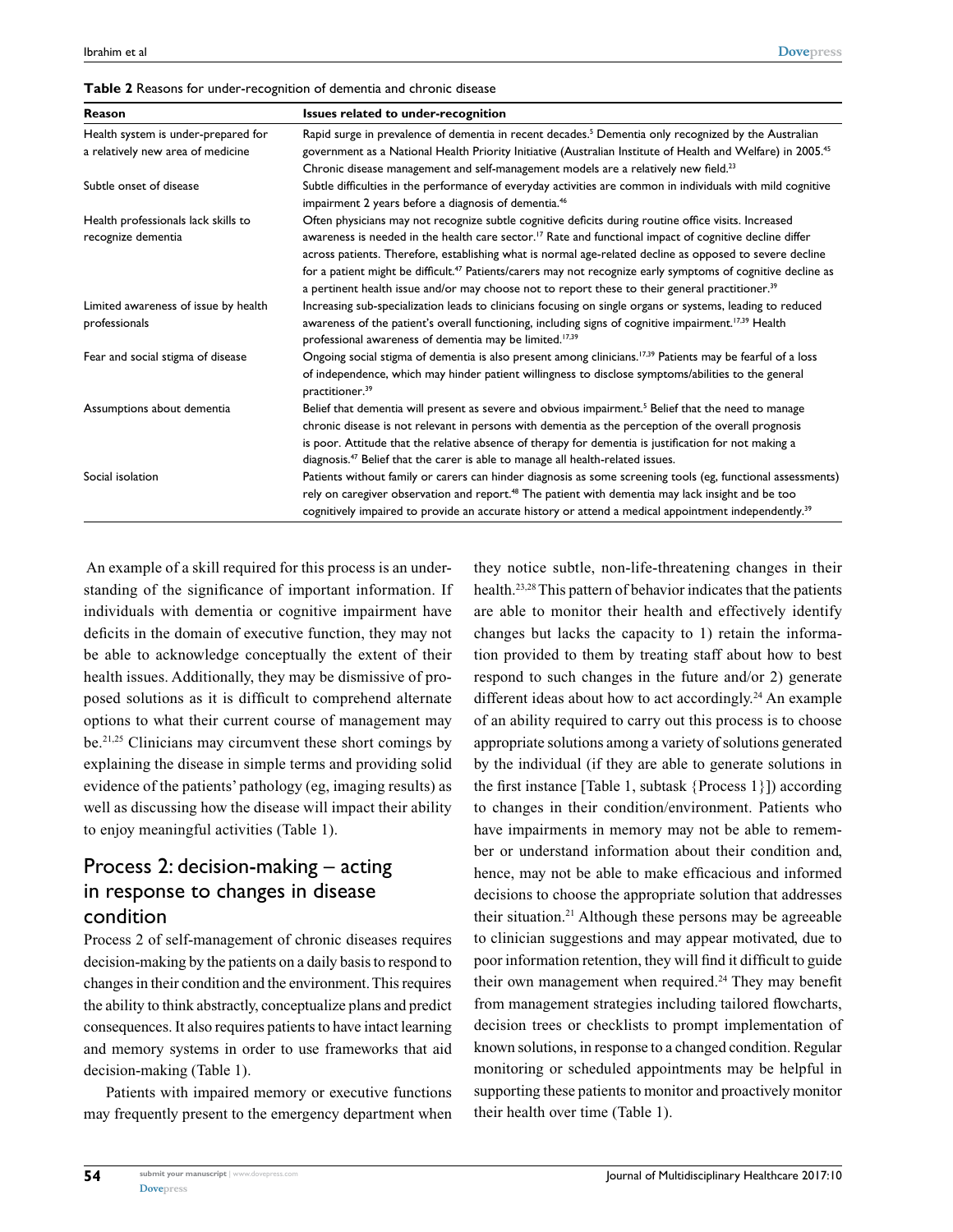# Process 3: finding and utilizing appropriate resources

Process 3 requires the ability to find and use appropriate resources. The treating team needs to consider whether the patient has the necessary motor skills to manage therapeutic devices (eg, medication aids, glucometers, inhalers, home oxygen). The team also needs to evaluate whether the patient has the cognitive skills to access vital health care information (eg, seeking advice via telephone services, accessing a nutrition guide for diabetes mellitus through the Internet) (Table 1). Process 3 also requires the ability to process the visuospatial elements of equipment and construct or modify devices to enable their use, as well as remembering how visuospatial mechanisms work (eg, which way to turn the dial on their insulin pen to increase or decrease their dose) (Table 1).

Patients with dementia often experience symptoms of apraxia in the early stages and may have difficulty with these tasks and therefore appear clumsy. If the impairment is one of higher level praxis (ideational or conceptual praxis), the patients may be unable to perform action sequences in the appropriate order, even for well-learned procedures that they can explain verbally (eg, a patient starts blood pressure monitoring before placing cuff over arm) (Table 1).

Progressive impairment of language function in dementia (eg, primary progressive aphasia) may eventually result in dyslexia, which will impact a patient's comprehension of written instructions and important health information (Table 1).

Additionally, patients with executive function deficits may have impairments in planning and response regulation that may hinder their ability to find their way to appointments or access the necessary transport to the clinic.<sup>25,29</sup>

As mentioned previously, a skill required for this process is the appropriate use of medical devices necessary for chronic disease management (eg, inhalers in COPD, glucometers in diabetes, continuous positive airway pressure equipment in sleep apnea, etc). Praxis, visuospatial and constructional domains confer motor control, the ability to coordinate complex motor movements and processing of the visuospatial elements of equipment to construct/modify devices to enable their use.<sup>21</sup> Patients with impairment in these domains may fail to adhere to medication and lifestyle regimen that is dependent on practical skills such as comprehension of written instructions/health information, setting up and using equipment or monitoring devices.<sup>30</sup> Potential solutions may include direct observation of the patient's use of equipment, use of tailored equipment and allied health input by physiotherapy, occupational therapy and speech

pathology to allow better use of these devices tailored to patient capabilities (Table 1).

# Process 4: work with health care providers to make informed choices about their treatment

Process 4 requires achieving agreement on overarching goals of care, as well as negotiating specific treatment strategies with health care providers. This relies on the ability for abstract thought, insight and planning (executive functions), as well as adequate communication skills to work collaboratively (Table 1). Impaired executive functions may be evidenced by a patient's resistance to implementing lifestyle or treatment changes recommended by clinicians and appearing unwilling to consider suggested options, due to a lack of insight into disease progression.25 Deterioration in language skills, often characterized by word-finding difficulties, is common in cognitive decline, and as such it may be difficult for these patients to accurately express the nature of changes in their symptoms to clinicians.31 A skill required for this process is the ability to communicate with services and negotiate interpersonal relationships. Impairments in the expressive and receptive language domains may manifest as word-finding difficulties, which results in these persons having issues with explaining the nature of their symptoms, changes in their symptoms, management preferences, circumstances and seeking help in a timely manner.<sup>21</sup> Furthermore, limited comprehension and expressive language skills may result in patients becoming argumentative and combative especially if they are frustrated with the management of their symptoms or feel misunderstood by clinicians/allied health staff.31 Management strategies to counter this involve careful clarification of symptoms using closed questions and obtaining a collateral history from carers or family members (Table 1).

#### Process 5: taking action

Process 5 requires implementing agreed-upon courses of action that involves the culmination of many of the abovedescribed cognitive skills and processes and is dependent on successfully establishing the previous steps. If patients have successfully attended to and understood information, negotiated care plans and identified when to act, they must still be able to remember to take action and remain motivated and physically able to complete tasks (Table 1).

When patients have an awareness of their own physical and cognitive decline, one significant consequence is deterioration in mood and motivation. Mood issues associated with adjusting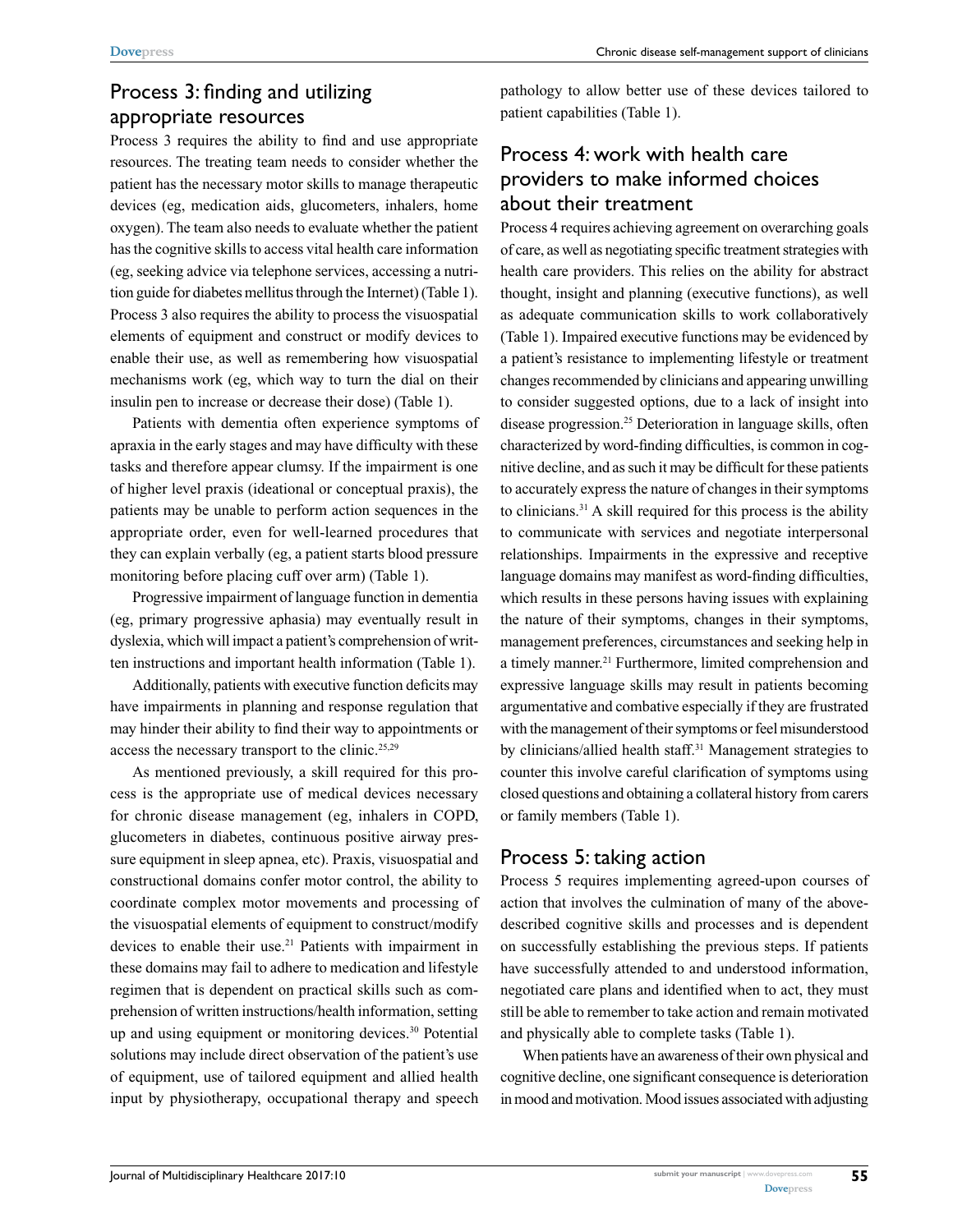to the vast array of age-related changes are often an overlooked obstacle to developing good self-care. In particular, depressive symptoms often have a "dampening effect" upon cognition and may negatively impact upon motivation, concentration and memory, social engagement and personality – often mimicking the onset of dementia.32 Patients with low mood states may present as unwilling or incapable of following multistep instructions or with a lack of confidence in their ability to independently follow such steps. They may also be preoccupied and have difficulty attending to, and thus learning and retaining, important information discussed.

Patients with impaired executive functions may have difficulty applying a process designed to take over from deeply entrenched behavior patterns – eg, dietary habits developed over a lifetime (Table 1).<sup>33</sup> An example of a skill required to fulfill this process is adherence to monitoring, medication and lifestyle. These are well-established, critical features of self-management in chronic disease that, if not complied with, may result in poor outcomes. $9-12$  If patients are unable to recall planned activities and health care tasks due to memory impairments, they may miss medication doses, appointments or scheduled investigations.<sup>21,34</sup> In order to improve self-management in this subset of cognitively impaired persons, prompts or cues in the home (eg, wall calendar listing appointments, dose administration aids) or use of electronic diaries with automatic reminders may be employed. Additional supports from community nursing may be utilized to ensure adherence to recommended monitoring, medication and lifestyle, particularly for those patients who have severe memory deficits.

## **Implications for clinicians: recognizing cognitive decline and supporting self-management**

Recognizing the presence of dementia in a person with chronic disease may lead to better patient outcomes. Optimal disease control through self-management requires a complex set of skills that may be impacted by declining physical, emotional and cognitive health.

A key step for clinicians is an understanding that nonadherence or poor disease control could, in part, be due to an unrecognized comorbid dementia (Table 2). Some deterioration of cognitive skills with age is normal and expected; it is when the level of deterioration is over and above typical rates that it can start to have a negative impact upon a patient's functional capacity, and thus potentially impede efforts to effectively implement self-management care plans.

The complex composition of different cognitive domains and how they interact is difficult to understand and assess, even for skilled clinicians.<sup>35</sup> Additionally, the identification of mild dementia and other indicators of a neurodegenerative process in a patient with multiple comorbidities is a difficult one that can often be overlooked in favor of managing more pressing medical issues.8,17 This is particularly pertinent when considering reductions in higher order executive functions, as this level of thinking requires coordination of multiple cognitive skills. Clinicians often have limited opportunity to observe this level of thinking skills in the short space of time in which they are with their patients, unless specifically looking for and testing these skills.<sup>17,35</sup> Formal cognitive testing is required to determine the presence or seriousness of any decline. Dementia is under-recognized with 15%–25% of patients aged over 75 years in general practices meeting criteria for cognitive impairment.<sup>36,37</sup> Timely recognition of undiagnosed dementia or cognitive impairment symptoms can aid clinicians in deciding which persons would be suitable for comprehensive neuropsychological assessment and identifying those who would benefit from implementation of recommended techniques for continued self-management. The Mini-Mental State Examination is a commonly used screening tool for dementia; however, it has significant limitations and does not adequately assess executive functioning, making it an unreliable screening measure for early stages of dementia. Other brief screening tests designed to assess executive functioning also have shortcomings.<sup>35</sup>

Clinical assessment may be able to more effectively identify executive dysfunction by systematically observing and recording their patient's understanding and ability to undertake complex daily actions.<sup>38</sup> For example, asking simple questions such as the date, time and knowledge of current world or local events can provide the clinician an insight into the patient's awareness of their environment.

Consistent errors or confusion can indicate executive dysfunction, even if the patient provides reasoning for such confusion. Similarly, patients who are highly tangential in conversation, or conversely perseverate on particular topics, may be experiencing some executive dysfunction. Clinicians should take note of how difficult it is to redirect patients in these situations; if a pattern of this behavior is established, executive dysfunction is likely.

It is not realistic or appropriate to refer all patients for a comprehensive neuropsychological assessment to determine the likelihood of dementia.<sup>35,39</sup> Clinicians should instead focus on developing an understanding of the functional representation of these areas of cognitive functioning and assess (by means of making clinical observations and having discussions with their patients) their capability of undertaking the tasks required for self-management.

**56**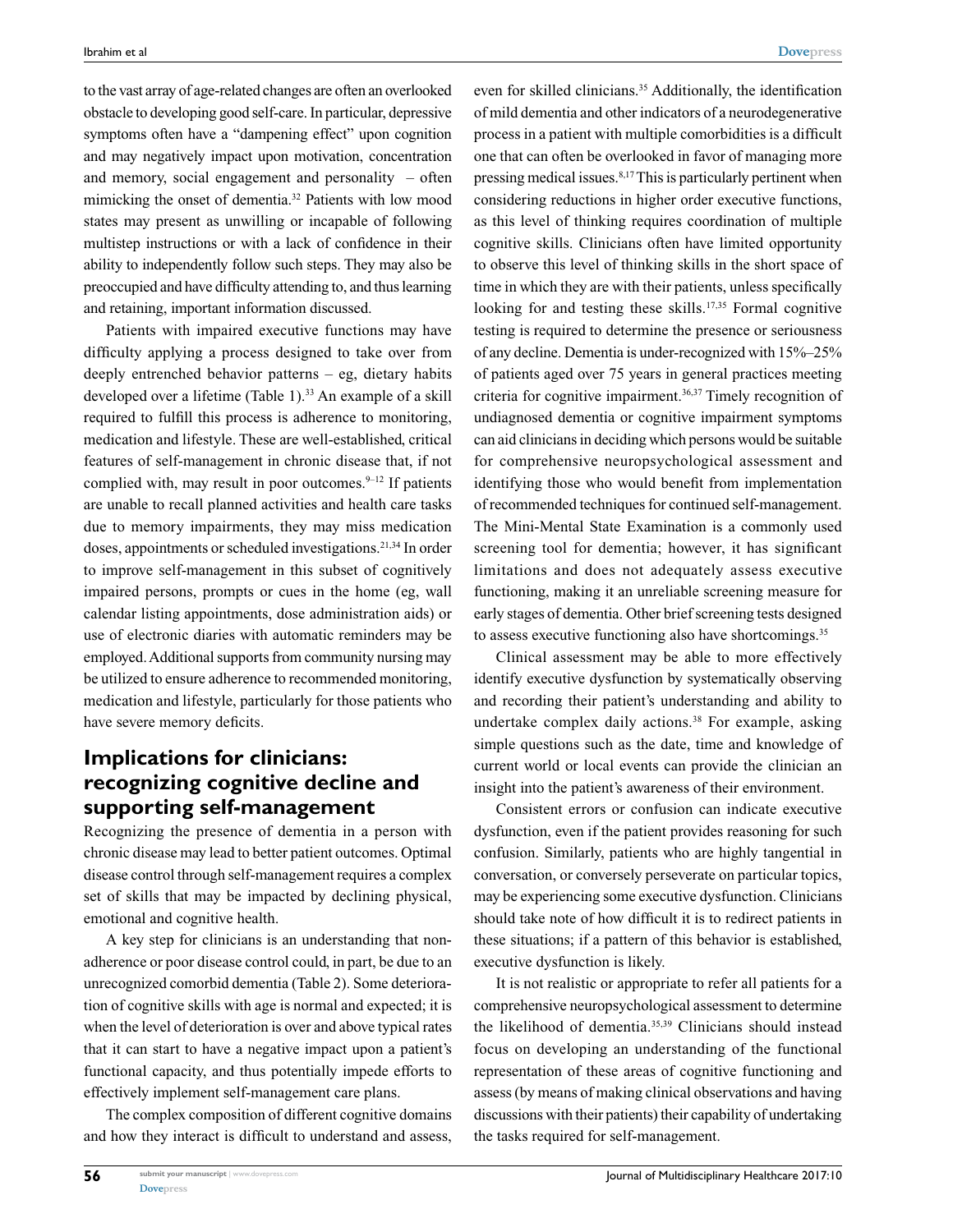Supportive and adaptive strategies to assist patients to integrate and consolidate new information can be employed to help compensate for cognitive decline.<sup>14,40</sup> There is also a need for health professionals providing care for patients with chronic disease to develop a flexible and response approach to establishing care protocols to match patient needs and capabilities. Hence, we propose a framework that describes the effect of cognitive impairment on self-care processes. In this framework, we suggest how clinicians may address a patient's individual cognitive deficits to circumvent selfmanagement issues and, therefore, improve overall chronic disease management for these persons. This approach must be modified as cognitive function continues to deteriorate.

The inevitable progression and functional decline experienced by patients with dementia makes ongoing monitoring of their health and capacity for chronic disease self-management essential. It is vital to continue supporting independence and empowering patients within their capabilities. It is all too easy to strip all self-management tasks from persons with dementia and instead to rely on carers. This approach may be counterproductive, increasing dependence and caregiver stress, and is disrespectful to the patient.13–15 The increasing prevalence of age-related chronic illnesses along with a decline in the availability of informal carers increases the importance of primary care providers and a need for innovative programs to support self-management.<sup>41</sup> Broader education and training for clinicians about dementia and key functional indicators for different types of dementia would be valuable for primary care providers and specialists who regularly manage patients with chronic disease.<sup>17,42</sup> Another strategy is development of clinical practice guidelines and tools for tailoring management of specific chronic diseases for patients with coexisting dementia. Optimal management of common chronic diseases such as diabetes mellitus, heart failure and chronic pulmonary disease requires a different emphasis on each of the five self-management tasks.

Development of more accurate, functional and behaviorbased cognitive screening tools for use by clinicians to identify possible dementia would be helpful. Not only would these assist clinicians who are not specifically trained in neuropsychology to efficiently characterize their patient's cognitive profile, but they would also facilitate long-term care planning and assist in monitoring of cognitive functioning over time. Involvement of geriatric medicine expertise, occupational therapist support and other specialized support services (eg, aged care assessment teams) as required by the patient's needs would also be valuable in providing holistic care to this growing patient group.

#### **Conclusion**

Managing chronic diseases in the context of cognitive impairment is complex, and patients with dementia are vulnerable to poorer outcomes if they are unable to negotiate selfmanagement. Further to recognizing cognitive impairment, a holistic view encompassing personal capabilities, previous coping mechanisms and the individual's social context should be considered when formulating management strategies for this population. A greater focus needs to be placed on care services for older adults that empower consumers, support independence and improve the viability and sustainability of the health and aged care sectors.

Providing education and relevant care information to the patient is not sufficient for implementing a self-management strategy. In reality, self-management differs from patient education, in that it incorporates cognitive tasks and strategies that enable patients to change their behavior and manage their condition.<sup>13</sup>

Prudent practice requires the clinician to take responsibility for assessing the patient's current capabilities, identify potential barriers to successful self-management and make efforts to adjust the provision of information according to the patient's skill set.

# **Acknowledgment**

Funding for this work was provided by Internal Funds Monash University, Ballarat Health Services and Dementia Training Centres, Australia.

#### **Disclosure**

The authors report no conflicts of interest in this work.

#### **References**

- 1. World Health Organization. Preventing Chronic Diseases: A Vital Investment: WHO Global Report. Switzerland: WHO Press; 2005:200.
- 2. Schubert CC, Boustani M, Callahan CM, et al. Comorbidity profile of dementia patients in primary care: are they sicker? *J Am Geriatr Soc*. 2006;54(1):104–109.
- 3. Zekry D, Herrmann FR, Grandjean R, et al. Demented versus nondemented very old inpatients: the same comorbidities but poorer functional and nutritional status. *Age Ageing*. 2008;37(1):83–89.
- 4. United Nations Department of Economic and Social Affairs. *World Population Ageing, 1950-2050*. New York, NY: United Nations; 2002:44.
- 5. Prince M, Bryce R, Albanese E, et al. The global prevalence of dementia: a systematic review and meta analysis. *Alzheimers Dement*. 2013;9(1):63.e–75.e.
- 6. Goldman DP, Smith JP. Can patient self-management help explain the SES health gradient? *Proc Natl Acad Sci USA*. 2002;99(16):10929–10934.
- 7. Lorig KR, Sobel DS, Stewart AL, et al. Evidence suggesting that a chronic disease self-management program can improve health status while reducing hospitalization: a randomized trial. *Med Care*. 1999;37(1):5–14.
- 8. Wagner EH, Austin BT, Von Korff M. Organizing care for patients with chronic illness. *Milbank Q*. 1996;74(4):511–544.
- 9. Cramer JA. A systematic review of adherence with medications for diabetes. *Diabetes Care*. 2004;27(5):1218–1224.